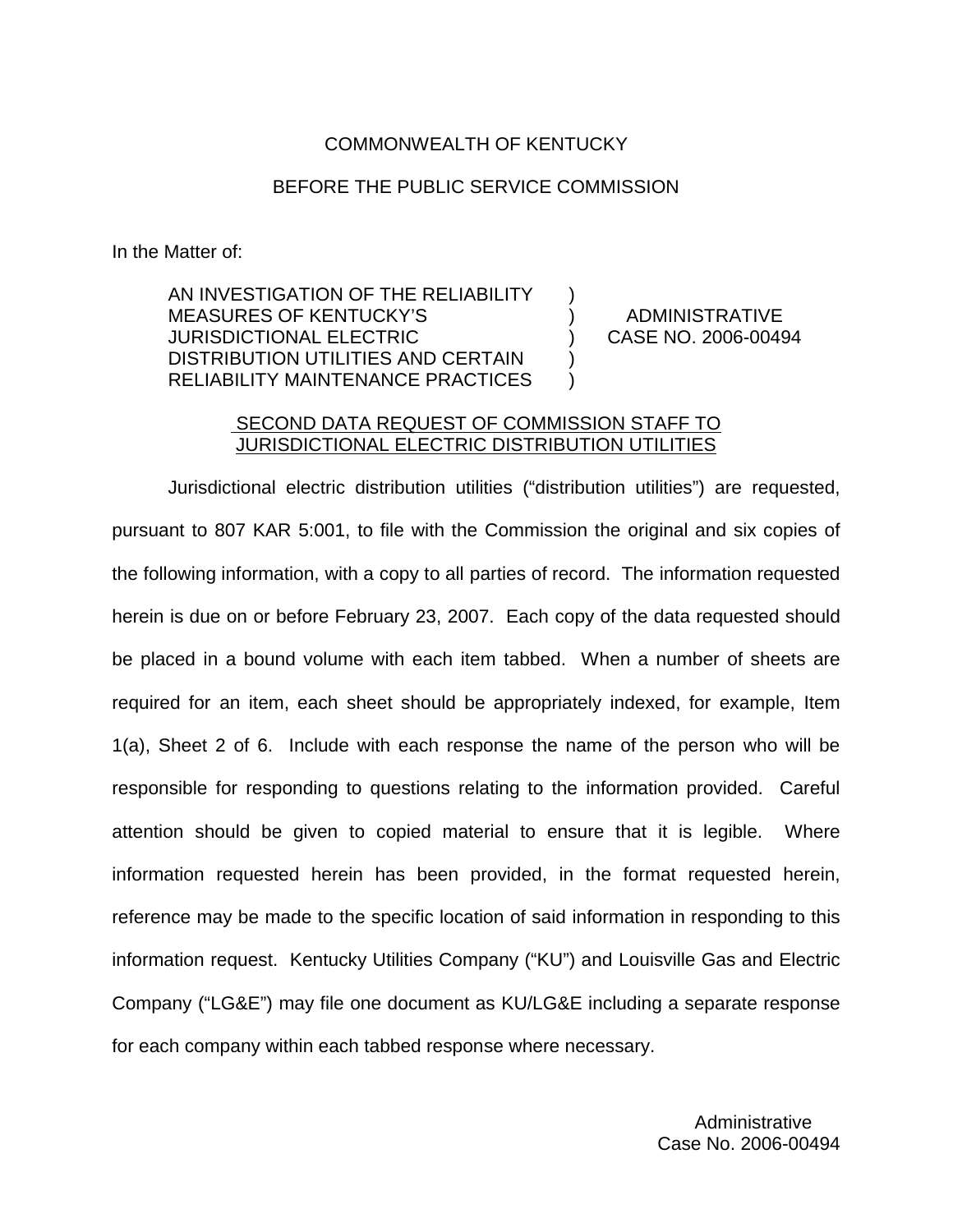All electric distribution utilities are to respond to the following questions:

1. Describe in detail how the company utilizes all of the reliability measures it monitors.

2. Has the company determined an appropriate operating range or performance threshold based on these measures? If yes, identify.

3. Describe in detail how the company develops formal plans to address its worst performing circuits. If the company does not develop such plans, indicate so in the response.

4. Why are momentary outages excluded?

5. Why are major event days or major storms excluded?

6. Provide a hard copy citing of the Rural Utilities Service ("RUS") reliability monitoring or reporting requirements or, in the alternative, provide an accessible Internet site.

7. Provide and describe in detail any service restoration or outage response procedure utilized.

8. Refer to the RUS drawing M1.30G "RIGHT-OF-WAY CLEARING GUIDE" ("ROW Guide"), a copy has been provided in Appendix A.

a. Is this type of clearance requirement appropriate for all areas of a distribution system? If not, what types of exclusions or exceptions should be made?

b. If the distribution utility is not already following this guide, provide an estimate of the cost and time-line to implement.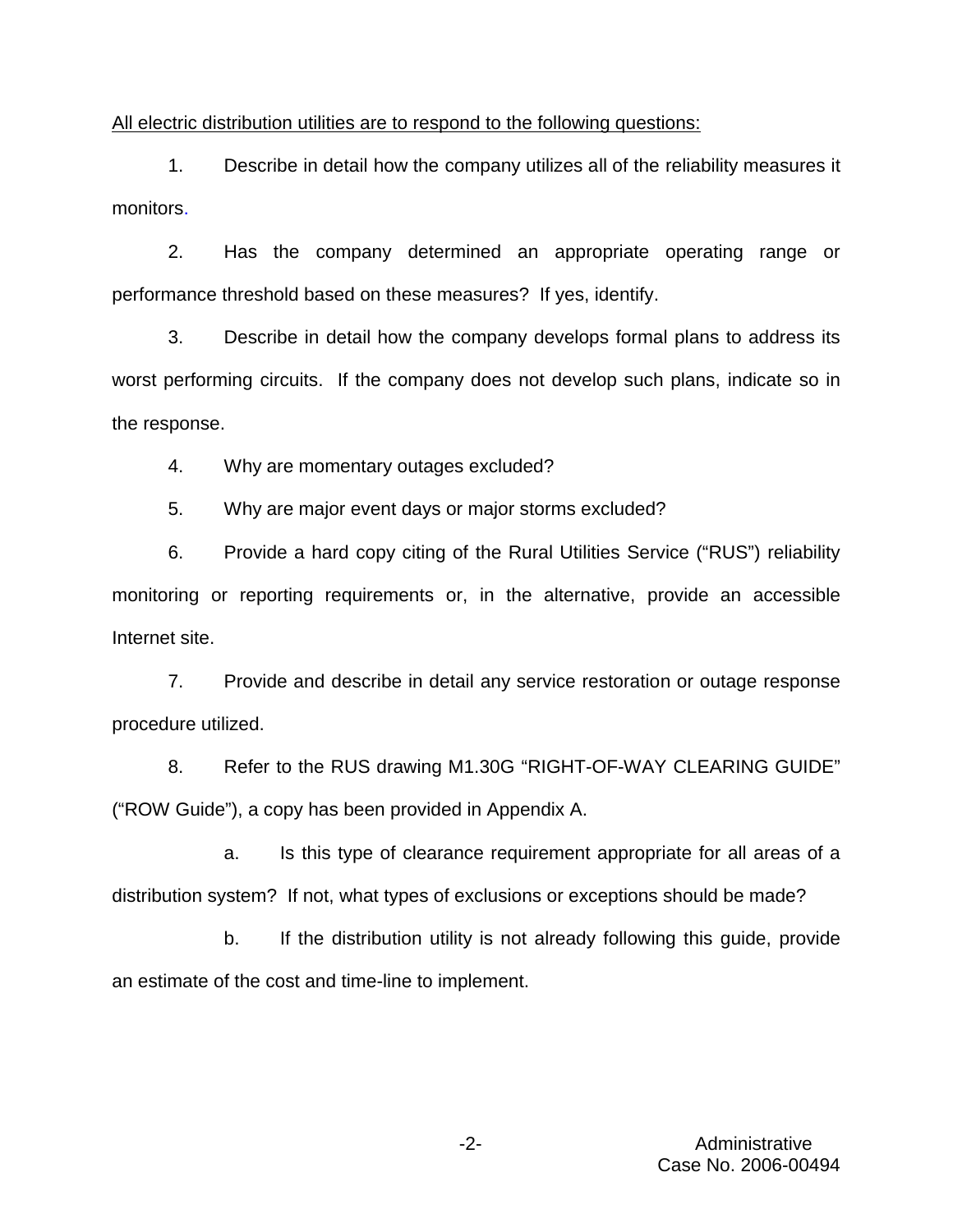9. Refer to North American Electric Reliability Corporation ("NERC") standard FAC-003-1 "Transmission Vegetation Management Program" ("NERC Standard"), a copy is attached in Appendix B.

a. Does the company prefer the type of standard described in the NERC Standard over the type of standard described in the ROW Guide? Explain why you prefer one over the other.

b. Refer to section R3 of the NERC Standard and substitute "distribution" for "transmission." Is the distribution utility capable of meeting the reporting requirements described in the section? If not, why not?

c. Again referring to section R3 as applied to distribution, how many sustained outages would be reportable for the calendar year 2006?

10. Provide and discuss any right-of-way maintenance standard which is preferable to those identified in questions 1 and 2 above.

Duke Energy Kentucky is to respond to the following questions:

11. How many substations are equipped with Supervisory Control and Data Acquisition ("SCADA")? How many are not?

12. How many reclosers beyond SCADA-equipped substations are equipped with SCADA?

Kentucky Power is to respond to the following questions:

13. How many substations are equipped with SCADA? How many are not?

14. How many reclosers beyond SCADA-equipped substations are equipped with SCADA?

#### KU/LG&E are to respond to the following questions: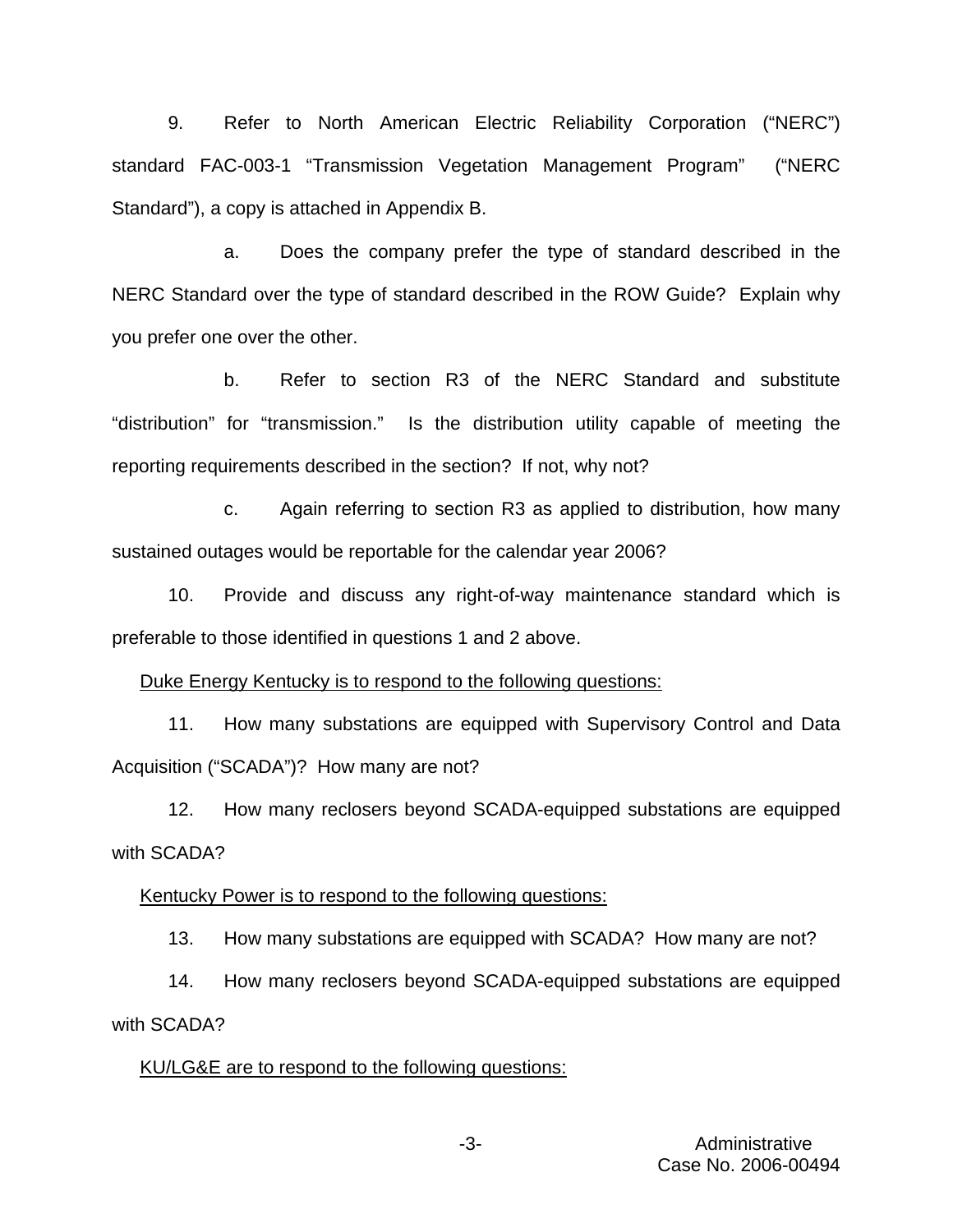15. How many substations are equipped with SCADA? How many are not?

16. How many reclosers beyond SCADA-equipped substations are equipped with SCADA?

17. Describe in detail the capabilities of the Outage Management System to monitor outages and provide reliability-related information.

## Big Sandy is to respond to the following question:

18. Why doesn't Big Sandy exclude any outages from its reliability measures? Clark Energy is to respond to the following question:

19. Describe the value of the measures described in items 1 though 4 of Clark's response to Question No. 1 in Staff's first data request.

# Farmers is to respond to the following question:

20. Can Farmers monitor System Average Interruption Duration Index ("SAIDI") and System Average Interruption Frequency Index ("SAIFI") in addition to Customer Average Interruption Duration Index ("CAIDI")?

# Grayson is to respond to the following questions:

21. Why doesn't Grayson monitor or track distribution reliability?

22. Does RUS require that Grayson report any distribution reliability measures

or service interruptions?

- 23. Does Grayson have the capability to monitor SAIDI, SAIFI and CAIDI?
- 24. How does Grayson define a sustained outage?

# Inter-County is to respond to the following question:

25. Can Inter-County monitor SAIFI and CAIDI in addition to SAIDI?

# Jackson Energy is to respond to the following question: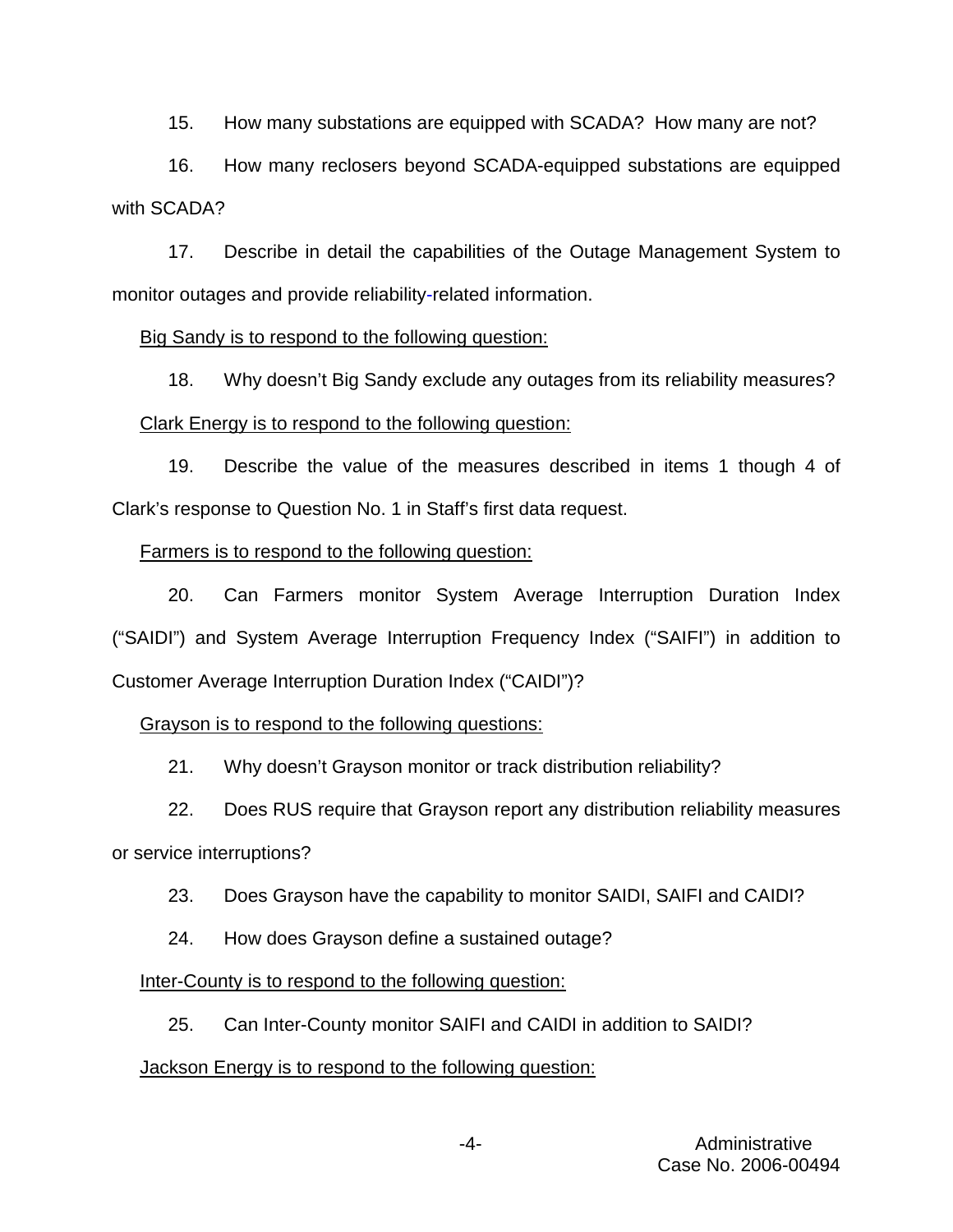26. Describe in detail the capabilities of the Outage Management Software to monitor outages and provide reliability-related information.

#### Jackson Purchase is to respond to the following questions:

27. Why doesn't Jackson Purchase exclude any outages from its reliability measures?

28. Describe in detail the capabilities of the new outage management and reporting system to monitor outages and provide reliability-related information.

#### Kenergy is to respond to the following questions:

29. Why doesn't Kenergy exclude any outages from its reliability measures?

30. How many substations are equipped with SCADA? How many are not?

31. How many reclosers beyond SCADA-equipped substations are equipped with SCADA?

32. Describe in detail the capabilities of the Outage Management System to monitor outages and provide reliability-related information.

#### Licking Valley is to respond to the following question:

33. Can Licking Valley monitor SAIFI and CAIDI in addition to SAIDI?

#### Meade County is to respond to the following questions:

34. Why doesn't Meade County exclude any outages from its reliability measures?

35. Describe in detail the capabilities of the Hunt Turtle II AMI System relating to monitor outages and provide reliability-related information.

### Nolin is to respond to the following questions:

36. How many substations are equipped with SCADA? How many are not?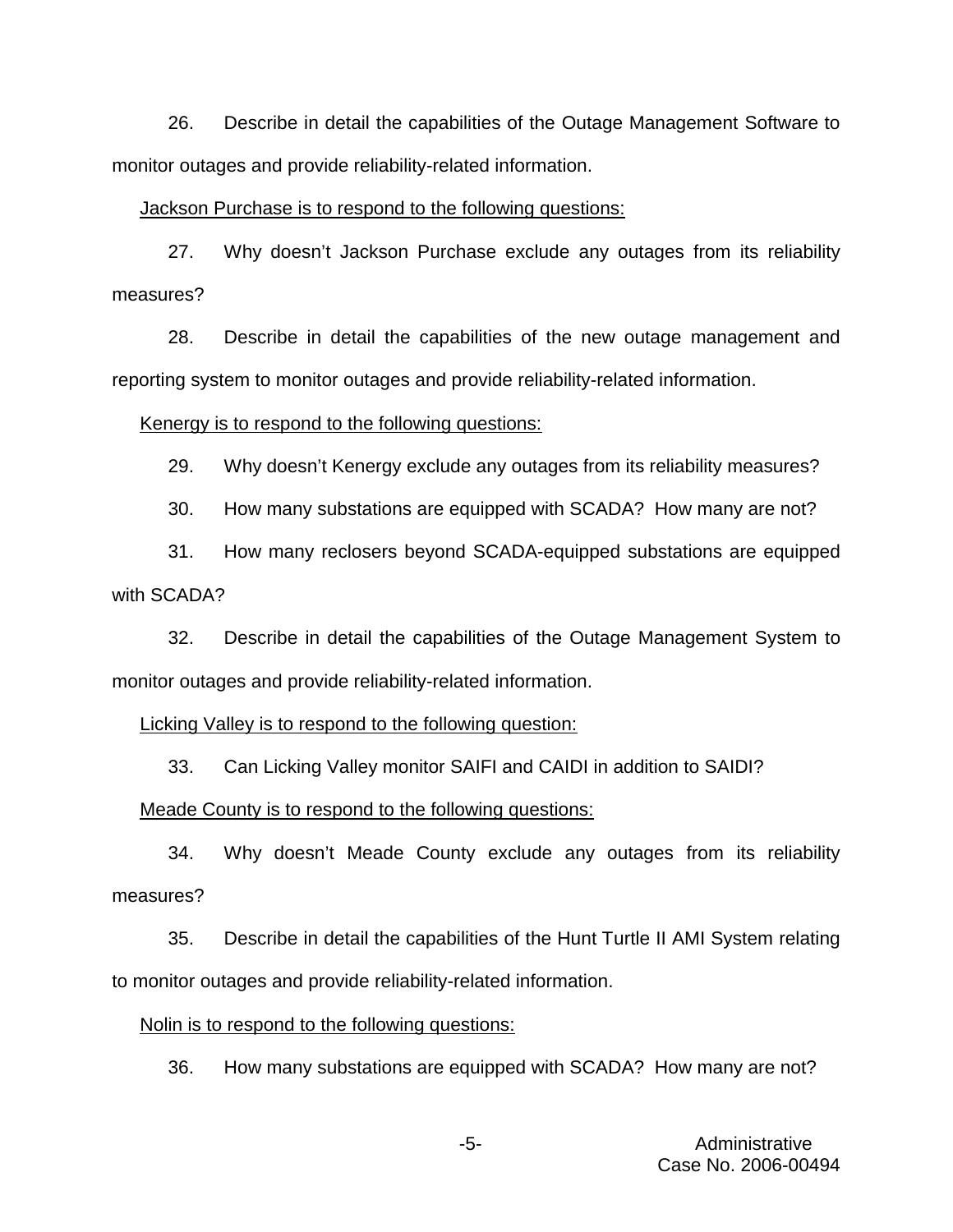37. How many reclosers beyond SCADA-equipped substations are equipped with SCADA?

38. Describe in detail the capabilities of the new AMR System to monitor outages and provide reliability-related information.

Owen is to respond to the following question:

39. Can Owen monitor SAIDI, SAIFI and CAIDI in addition to the measures noted in its response to Staff's First Data Request?

#### Salt River is to respond to the following questions:

40. Can Salt River monitor CAIDI in addition to SAIDI and SAIFI?

41. How many substations are equipped with SCADA? How many are not?

42. How many reclosers beyond SCADA-equipped substations are equipped with SCADA?

43. Describe in detail the capabilities of the AMR System to monitor outages and provide reliability-related information.

#### Shelby Energy is to respond to the following questions:

44. Can Shelby Energy monitor SAIDI, SAIFI and CAIDI in addition to the measures noted in its response to Staff's First Data Request?

45. Why doesn't Shelby Energy exclude any outages from its reliability measures?

46. How many substations are equipped with SCADA? How many are not?

47. How many reclosers beyond SCADA-equipped substations are equipped with SCADA?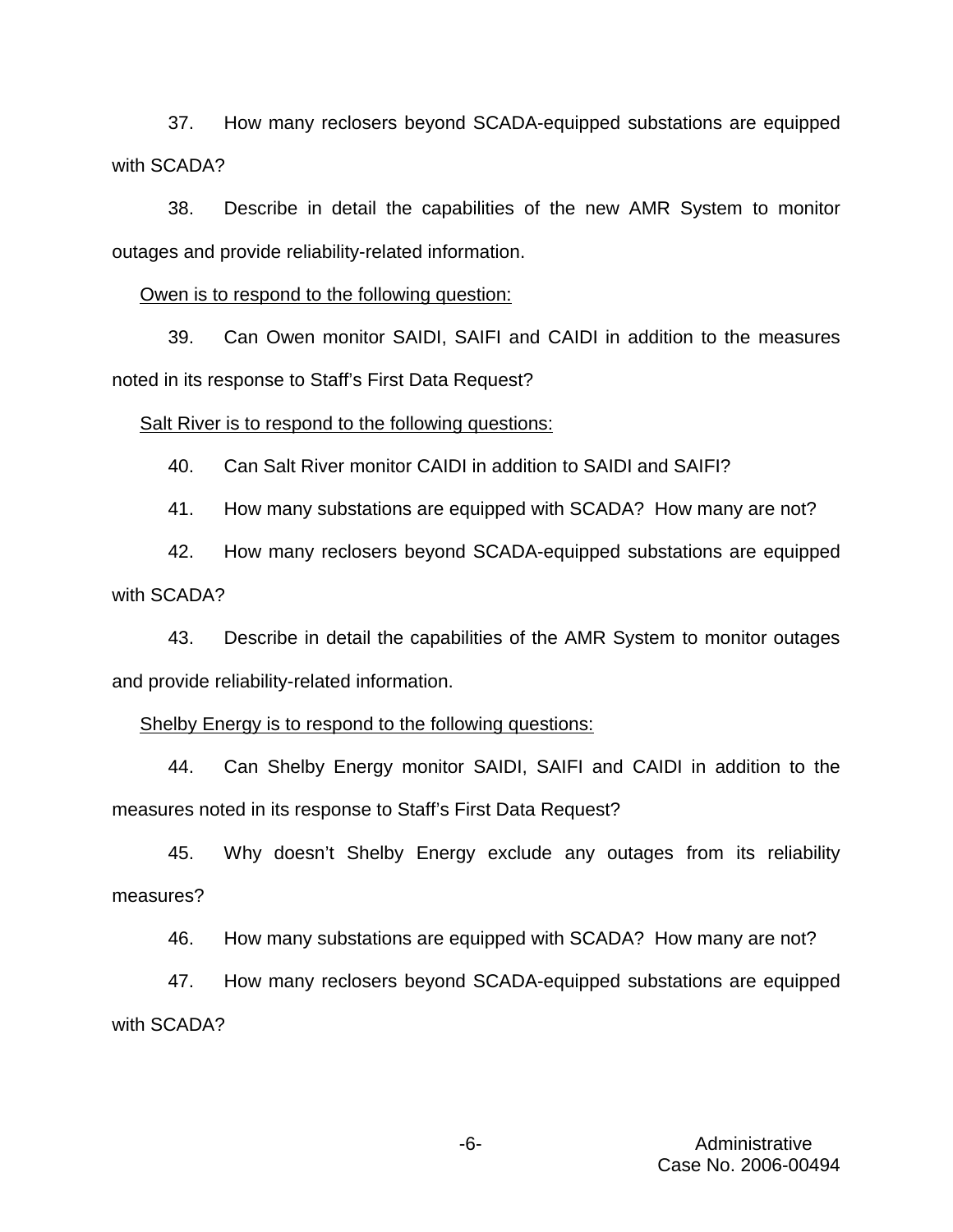## South Kentucky is to respond to the following questions:

48. How many substations are equipped with SCADA? How many are not?

49. How many reclosers beyond SCADA-equipped substations are equipped with SCADA?

50. Describe in detail the capabilities of the Outage Management System to monitor outages and provide reliability-related information.

## Taylor County is to respond to the following questions:

51. Can Taylor County monitor SAIFI and CAIDI in addition to SAIDI?

52. Why doesn't Taylor County exclude any outages from its reliability measures other than those where equipment automatically restores service?

**Beth O'Donnell Executive Director Public Service Commission** P. O. Box 615 Frankfort, KY 40602

DATED February 9, 2007

cc: All Parties

**Administrative** Case No. 2006-00494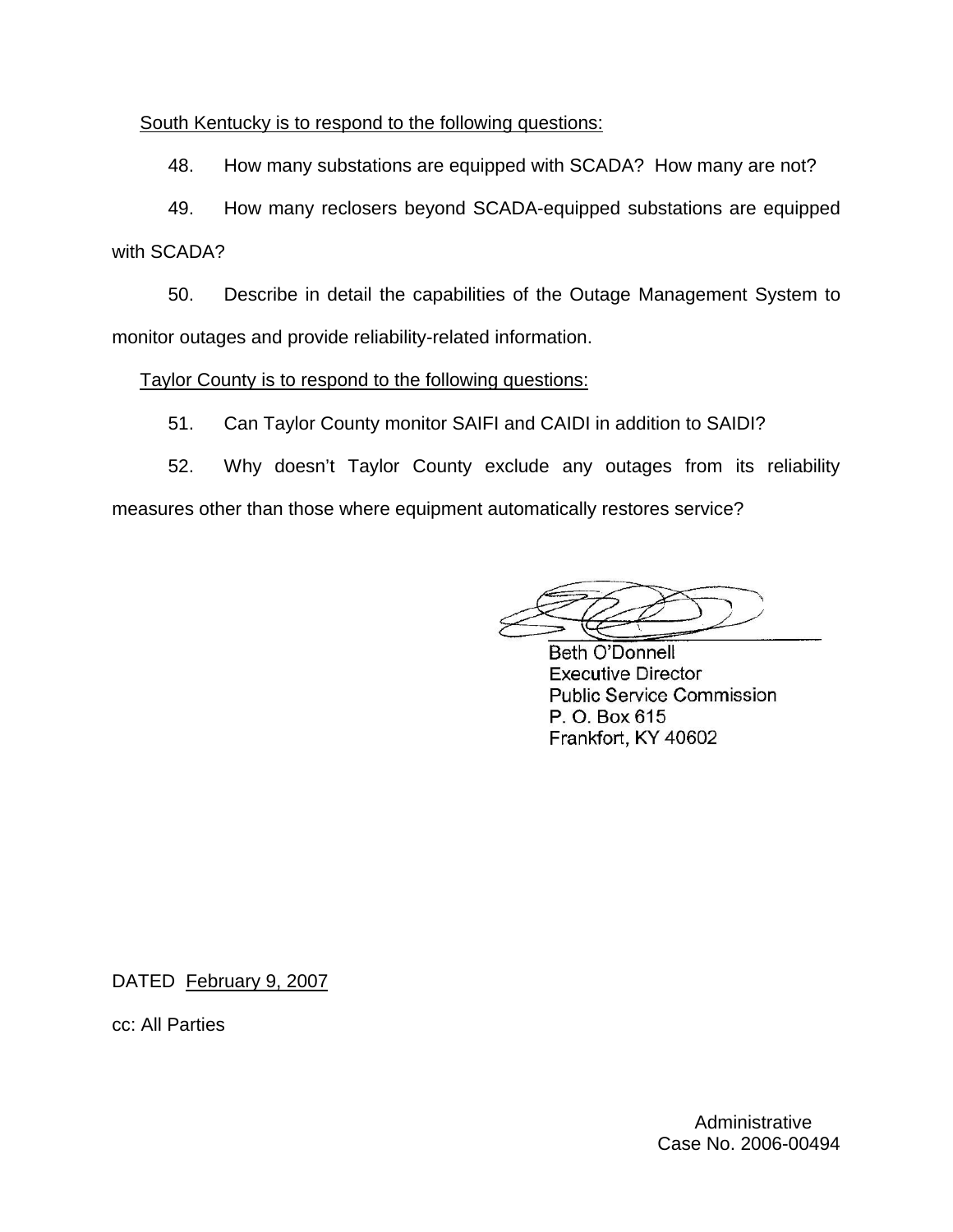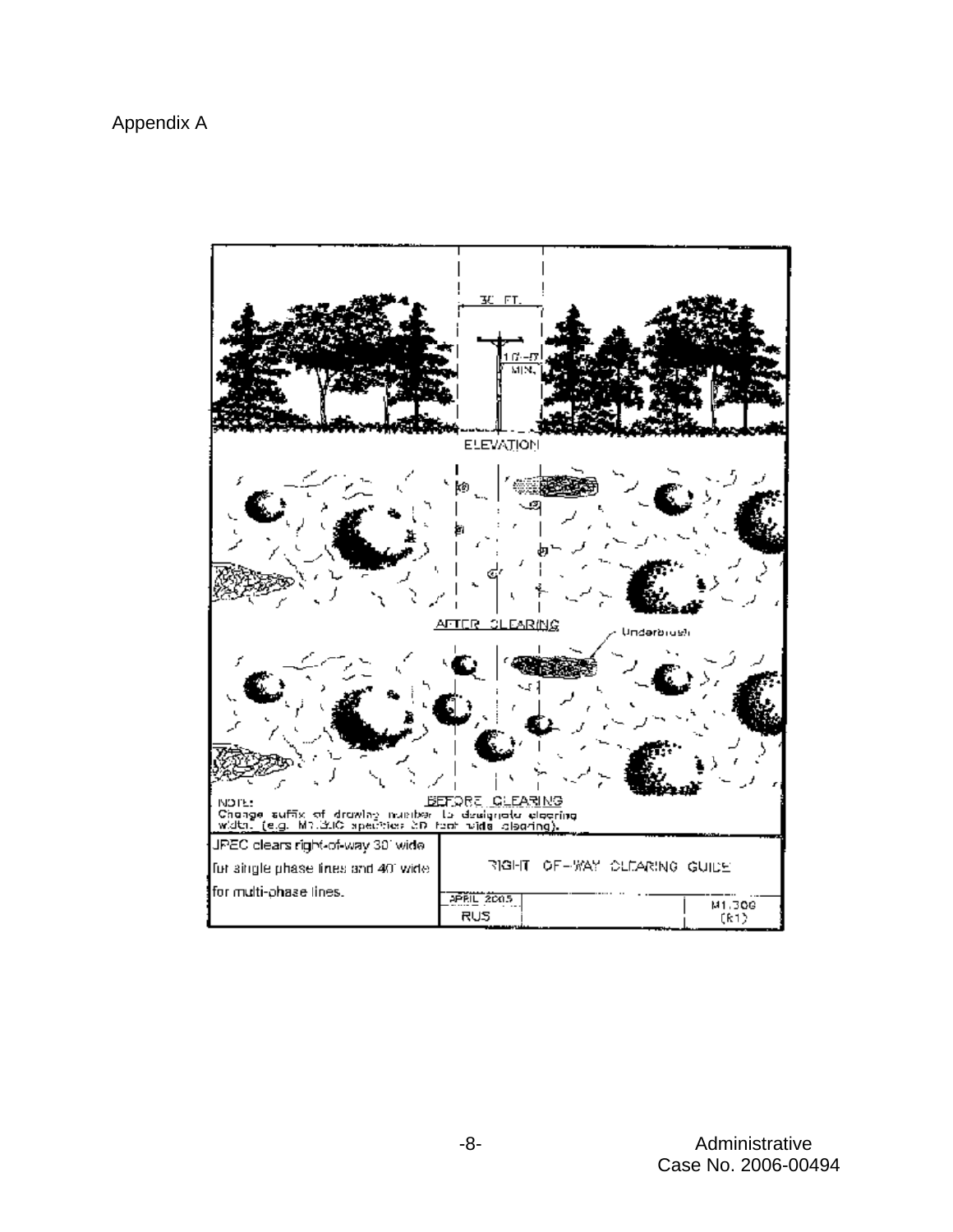## Appendix B

## **A. Introduction**

## 1 **Title: Transmission Vegetation Management Program**

2 **Number:** FAC-003-1

3 **Purpose:** To improve the reliability of the electric transmission systems by preventing outages from vegetation located on transmission rights-of-way (ROW) and minimizing outages from vegetation located adjacent to ROW, maintaining clearances between transmission lines and vegetation on and along transmission ROW, and reporting vegetation-related outages of the transmission systems to the respective Regional Reliability Organizations (RRO) and the North American Electric Reliability Council (NERC).

### **4. Applicability:**

- 4.1. Transmission Owner.
- 4.2. Regional Reliability Organization.

4.3. This standard shall apply to all transmission lines operated at 200 kV and above and to any lower voltage lines designated by the RRO as critical to the reliability of the electric system in the region.

### **5 Effective Dates:**

- 5.1. One calendar year from the date of adoption by the NERC Board of Trustees for Requirements 1 and 2.
- 5.2. Sixty calendar days from the date of adoption by the NERC Board of Trustees for Requirements 3 and 4.

### **B. Requirements**

- R1. The Transmission Owner shall prepare, and keep current, a formal transmission vegetation management program (TVMP). The TVMP shall include the Transmission Owner's objectives, practices, approved procedures, and work specifications1 .
	- R1.1. The TVMP shall define a schedule for and the type (aerial, ground) of ROW vegetation inspections. This schedule should be flexible enough to adjust for changing conditions. The inspection schedule shall be based on the anticipated growth of vegetation and any other environmental or operational factors that could impact the relationship of vegetation to the Transmission Owner's transmission lines.
	- R1.2. The Transmission Owner, in the TVMP, shall identify and document clearances between vegetation and any overhead, ungrounded supply conductors, taking into consideration transmission line voltage, the effects of ambient temperature on conductor sag under maximum design loading, and the effects of wind velocities on conductor sway. Specifically, the Transmission Owner shall establish clearances to be achieved at the time of vegetation management work identified herein as Clearance 1, and shall also establish and maintain a set of clearances identified herein as Clearance 2 to prevent flashover between vegetation and overhead ungrounded supply conductors.
		- R1.2.1.Clearance 1 The Transmission Owner shall determine and document appropriate clearance distances to be achieved at the time of transmission vegetation management work based upon local conditions and the expected time frame in which the Transmission Owner plans to return for future vegetation management work. Local conditions may include, but are not limited to: operating voltage, appropriate vegetation management techniques, fire risk, reasonably anticipated tree and conductor movement,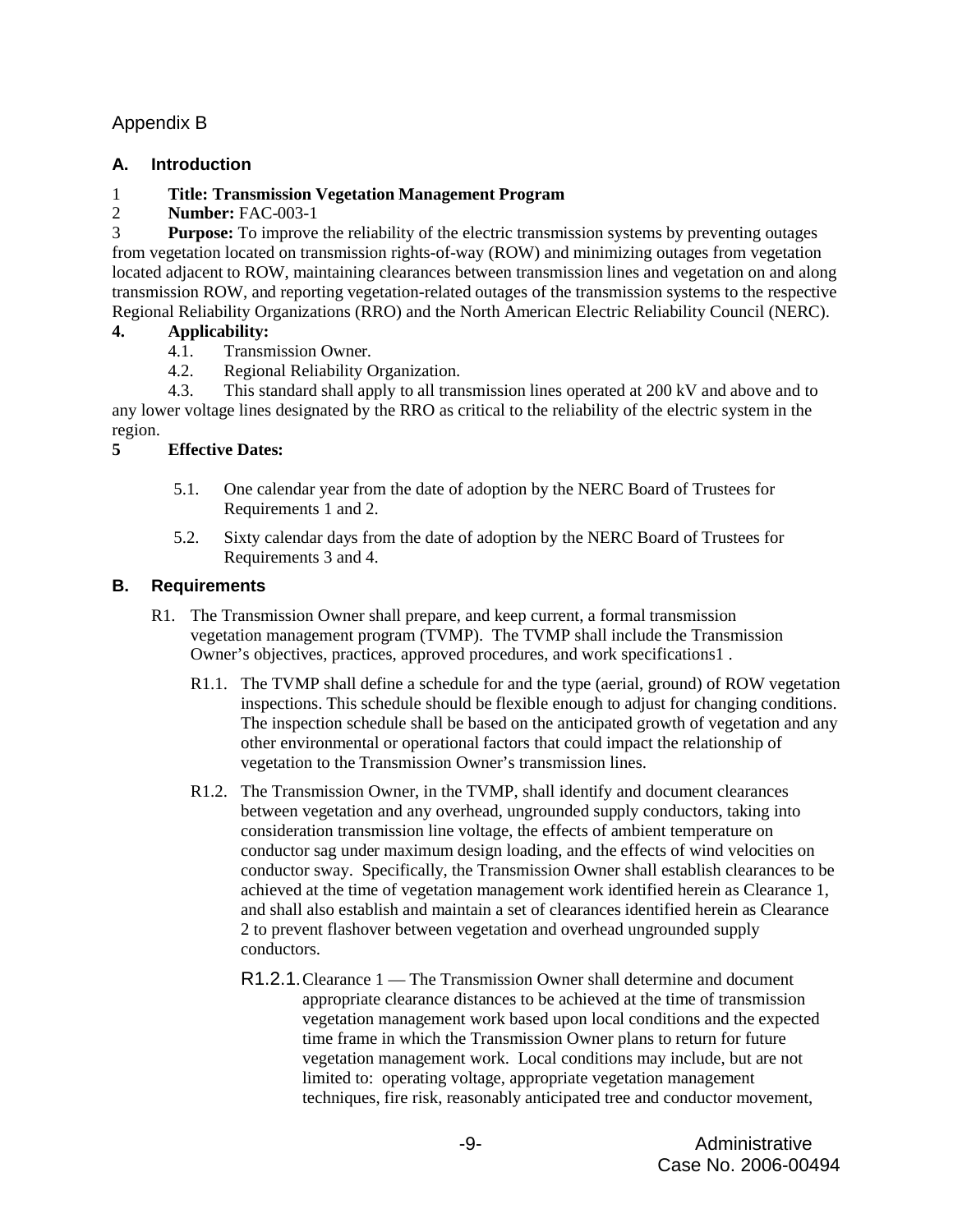species types and growth rates, species failure characteristics, local climate and rainfall patterns, line terrain and elevation, location of the vegetation within the span, and worker approach distance requirements. Clearance 1 distances shall be greater than those defined by Clearance 2 below.

- R1.2.2. Clearance 2 The Transmission Owner shall determine and document specific radial clearances to be maintained between vegetation and conductors under all rated electrical operating conditions. These minimum clearance distances are necessary to prevent flashover between vegetation and conductors and will vary due to such factors as altitude and operating voltage. These Transmission Ownerspecific minimum clearance distances shall be no less than those set forth in the Institute of Electrical and Electronics Engineers (IEEE) Standard 516-2003 (*Guide for Maintenance Methods on Energized Power Lines*) and as specified in its Section 4.2.2.3, Minimum Air Insulation Distances without Tools in the Air Gap.
	- R1.2.2.1 Where transmission system transient overvoltage factors are not known, clearances shall be derived from Table 5, IEEE 516-2003, phase-toground distances, with appropriate altitude correction factors applied.
	- R1.2.2.2 Where transmission system transient overvoltage factors are known, clearances shall be derived from Table 7, IEEE 516-2003, phase-tophase voltages, with appropriate altitude correction factors applied.
- R1.3. All personnel directly involved in the design and implementation of the TVMP shall hold appropriate qualifications and training, as defined by the Transmission Owner, to perform their duties.
- R1.4. Each Transmission Owner shall develop mitigation measures to achieve sufficient clearances for the protection of the transmission facilities when it identifies locations on the ROW where the Transmission Owner is restricted from attaining the clearances specified in Requirement 1.2.1.
- R1.5. Each Transmission Owner shall establish and document a process for the immediate communication of vegetation conditions that present an imminent threat of a transmission line outage. This is so that action (temporary reduction in line rating, switching line out of service, etc.) may be taken until the threat is relieved.
- R2. The Transmission Owner shall create and implement an annual plan for vegetation management work to ensure the reliability of the system. The plan shall describe the methods used, such as manual clearing, mechanical clearing, herbicide treatment, or other actions. The plan should be flexible enough to adjust to changing conditions, taking into consideration anticipated growth of vegetation and all other environmental factors that may have an impact on the reliability of the transmission systems. Adjustments to the plan shall be documented as they occur. The plan should take into consideration the time required to obtain permissions or permits from landowners or regulatory authorities. Each Transmission Owner shall have systems and procedures for documenting and tracking the planned vegetation management work and ensuring that the vegetation management work was completed according to work specifications.
- R3. The Transmission Owner shall report quarterly to its RRO, or the RRO's designee, sustained transmission line outages determined by the Transmission Owner to have been caused by vegetation.
	- R3.1. Multiple sustained outages on an individual line, if caused by the same vegetation, shall be reported as one outage regardless of the actual number of outages within a 24hour period.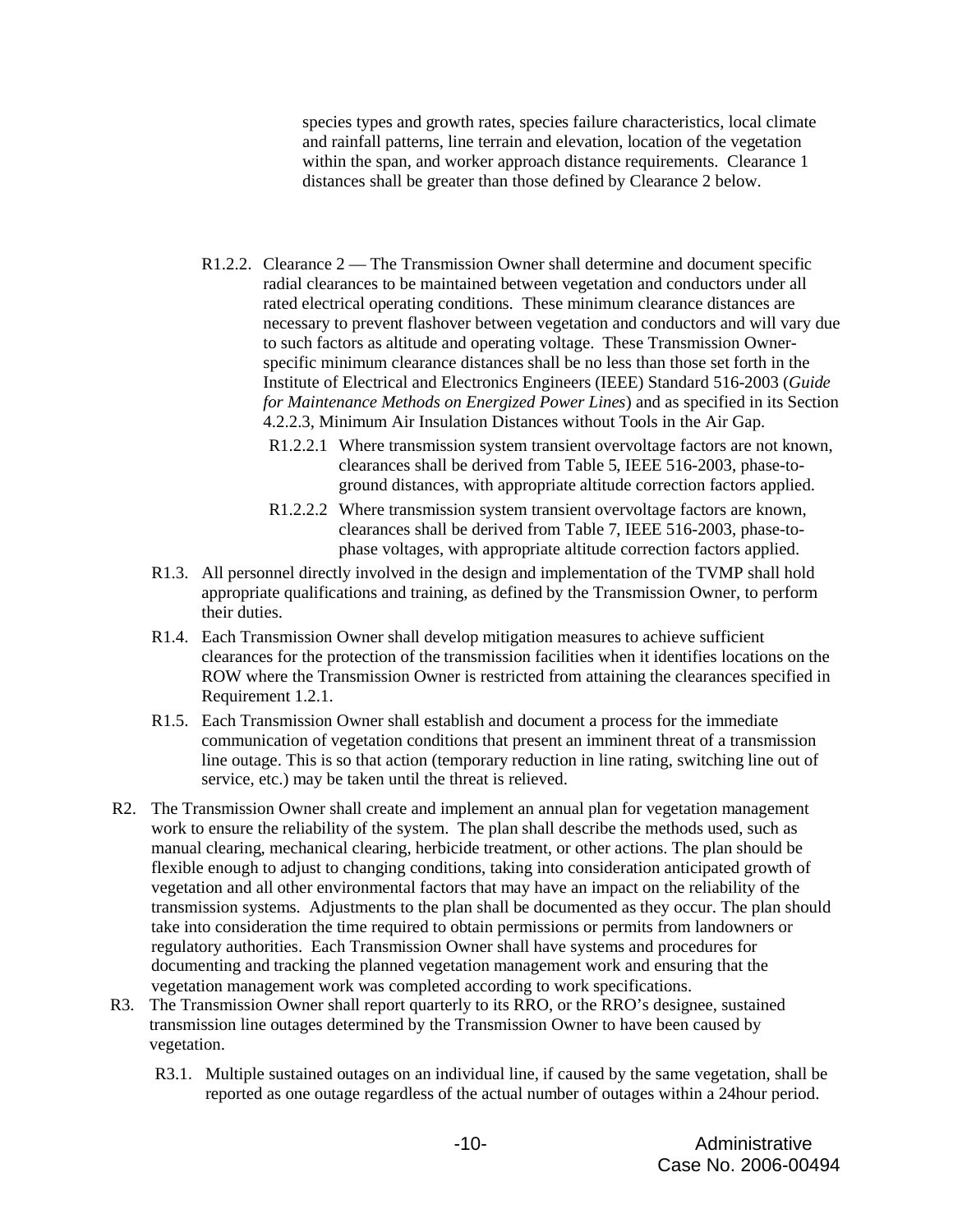- R3.2. The Transmission Owner is not required to report to the RRO, or the RRO's designee, certain sustained transmission line outages caused by vegetation: (1) Vegetation-related outages that result from vegetation falling into lines from outside the ROW that result from natural disasters shall not be considered reportable (examples of disasters that could create non-reportable outages include, but are not limited to, earthquakes, fires, tornados, hurricanes, landslides, wind shear, major storms as defined either by the Transmission Owner or an applicable regulatory body, ice storms, and floods), and (2) Vegetation-related outages due to human or animal activity shall not be considered reportable (examples of human or animal activity that could cause a non-reportable outage include, but are not limited to, logging, animal severing tree, vehicle contact with tree, arboricultural activities or horticultural or agricultural activities, or removal or digging of vegetation).
- R3.3. The outage information provided by the Transmission Owner to the RRO, or the RRO's designee, shall include at a minimum: the name of the circuit(s) outaged, the date, time and duration of the outage; a description of the cause of the outage; other pertinent comments; and any countermeasures taken by the Transmission Owner.
- R3.4. An outage shall be categorized as one of the following:
	- R3.4.1. Category 1 Grow-ins: Outages caused by vegetation growing into lines from vegetation inside and/or outside of the ROW;
	- R3.4.2. Category 2 Fall-ins: Outages caused by vegetation falling into lines from inside the ROW;
	- R3.4.3. Category 3 Fall-ins: Outages caused by vegetation falling into lines from outside the ROW.
- R4. The RRO shall report the outage information provided to it by Transmission Owner's, as required by Requirement 3, quarterly to NERC, as well as any actions taken by the RRO as a result of any of the reported outages.

#### C. Measures

- M1. The Transmission Owner has a documented TVMP, as identified in Requirement 1.
	- M1.1. The Transmission Owner has documentation that the Transmission Owner performed the vegetation inspections as identified in Requirement 1.1.
	- M1.2. The Transmission Owner has documentation that describes the clearances identified in Requirement 1.2.
	- M1.3. The Transmission Owner has documentation that the personnel directly involved in the design and implementation of the Transmission Owner's TVMP hold the qualifications identified by the Transmission Owner as required in Requirement 1.3.
	- M1.4. The Transmission Owner has documentation that it has identified any areas not meeting the Transmission Owner's standard for vegetation management and any mitigating measures the Transmission Owner has taken to address these deficiencies as identified in Requirement 1.4.
	- M1.5. The Transmission Owner has a documented process for the immediate communication of imminent threats by vegetation as identified in Requirement 1.5.
- M2. The Transmission Owner has documentation that the Transmission Owner implemented the work plan identified in Requirement 2.
- M3. The Transmission Owner has documentation that it has supplied quarterly outage reports to the RRO, or the RRO's designee, as identified in Requirement 3.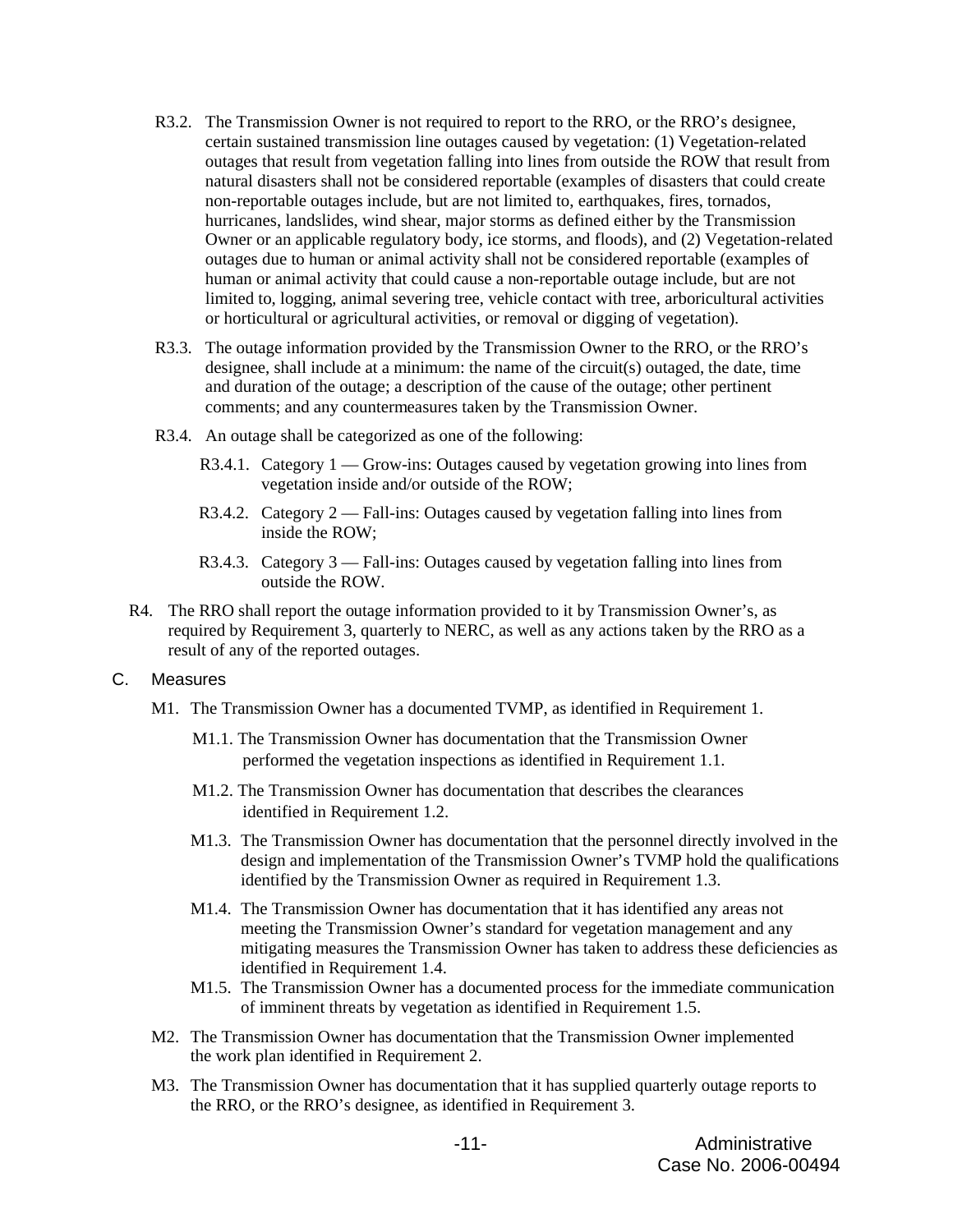- M4. The RRO has documentation that it provided quarterly outage reports to NERC as identified in Requirement 4.
- D. Compliance
	- 1. Compliance Monitoring Process
		- 1.1. Compliance Monitoring Responsibility RRO NERC
		- 1.2. Compliance Monitoring Period and Reset One calendar Year
		- 1.3. Data Retention Five Years
		- 1.4. Additional Compliance Information

The Transmission Owner shall demonstrate compliance through self-certification submitted to the compliance monitor (RRO) annually that it meets the requirements of NERC Reliability Standard FAC-003-1. The compliance monitor shall conduct an onsite audit every five years or more frequently as deemed appropriate by the compliance monitor to review documentation related to Reliability Standard FAC-003-1. Field audits of ROW vegetation conditions may be conducted if determined to be necessary by the compliance monitor.

- 2. Levels of Non-Compliance
	- 2.1. Level 1:
		- 2.1.1. The TVMP was incomplete in one of the requirements specified in any subpart of Requirement 1, or;
		- 2.1.2. Documentation of the annual work plan, as specified in Requirement 2, was incomplete when presented to the Compliance Monitor during an onsite audit, or;
		- 2.1.3. The RRO provided an outage report to NERC that was incomplete and did not contain the information required in Requirement 4.
	- 2.2. Level 2:
		- 2.2.1. The TVMP was incomplete in two of the requirements specified in any subpart of Requirement 1, or;
		- 2.2.2. The Transmission Owner was unable to certify during its annual selfcertification that it fully implemented its annual work plan, or documented deviations from, as specified in Requirement 2.
		- 2.2.3. The Transmission Owner reported one Category 2 transmission vegetationrelated outage in a calendar year.
	- 2.3. Level 3:
		- 2.3.1. The Transmission Owner reported one Category 1 or multiple Category 2 transmission vegetation-related outages in a calendar year, or;
		- 2.3.2. The Transmission Owner did not maintain a set of clearances (Clearance 2),